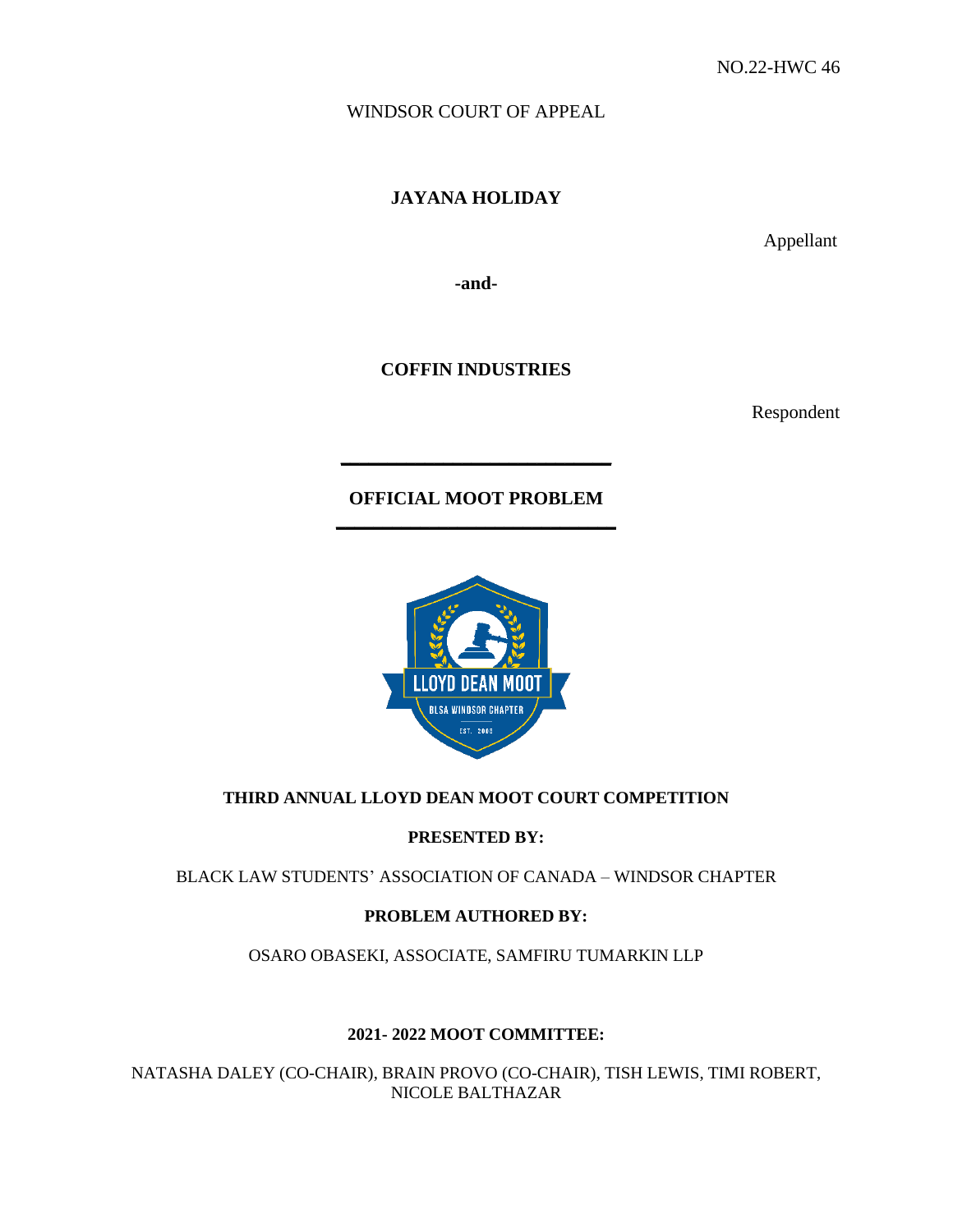#### **Overview of the Moot Problem**

This Moot Problem is an appeal of an arbitration decision that will be heard by the Windsor Court of Appeal. The Appellant (Jayana) used to work for the Respondent (Coffin Industries) and claims that she was discriminated against when she was terminated. The primary issue is whether or not the Respondent met its obligations under the *Ontario Human Rights Code*. The parties are also in disagreement as to how much notice the Respondent is entitled to in light of her without cause termination. The Appellant believes that there is a pervasive racial bias in the industry and that this should have influenced her former employer's actions and entitles her to a longer notice period.

# **Instructions**

Moot participants will be divided into two teams. One team will represent the Appellant and the other team will represent the Respondent. In this complete Moot Problem package, we have provided all of the relevant principles, legislative, and case law research for the participants. No outside research is required or permitted. Moot coaches are also available for ongoing support throughout the competition.

### **Moot Questions**

The following issues are before the Windsor Court of Appeal:

- 1. Did Coffin Industries violate section 5 of the *Ontario Human Rights Code*?
- 2. Was the Arbitrator correct in deciding that Jayana was entitled to 4 months' notice upon applying the Bardal factors?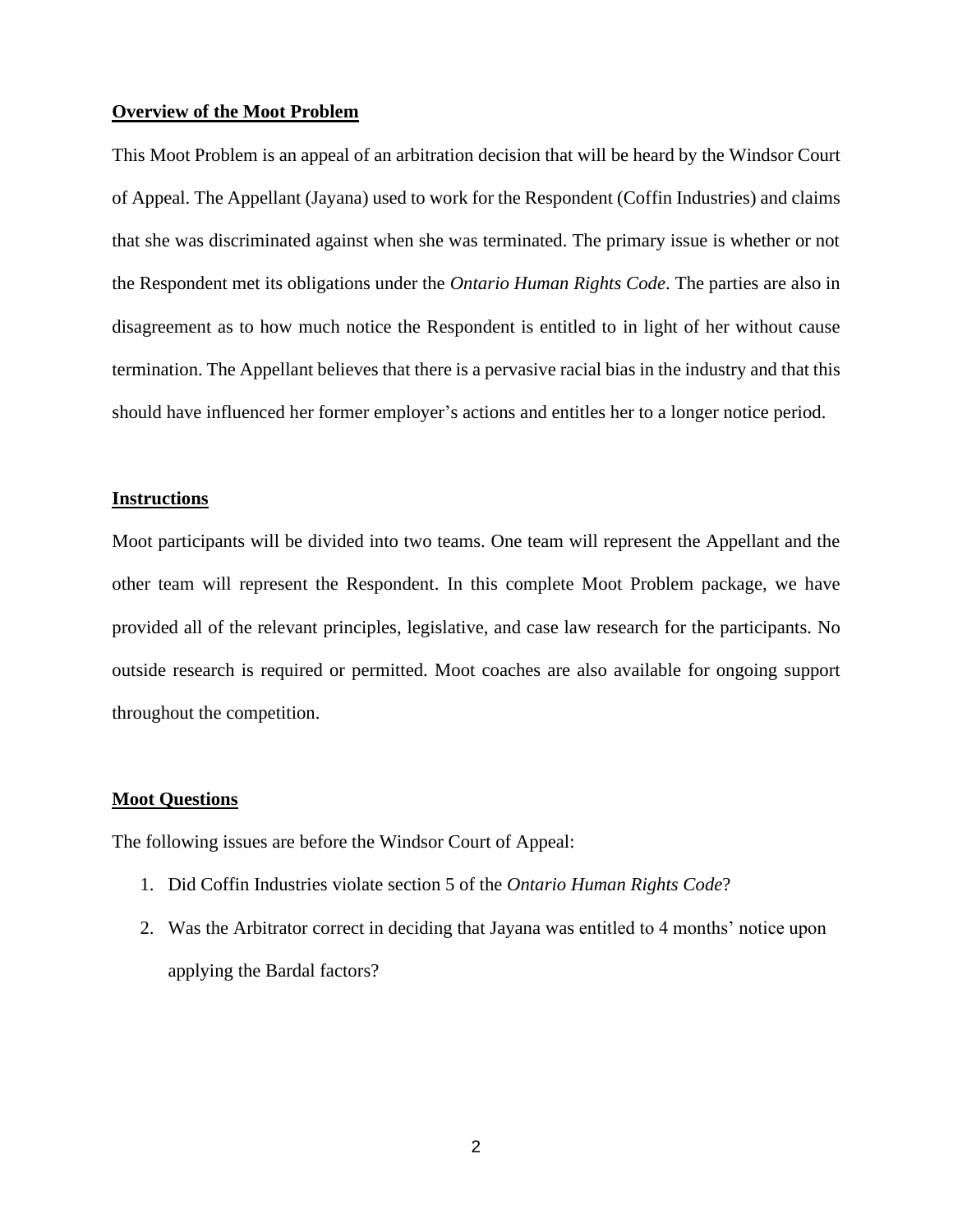## **Facts**

- 1. Jayana Holiday is a 28-year-old Black Afro-Caribbean woman (originally from Antigua) who lives in Toronto, Ontario. Her family immigrated to Windsor, Ontario when she was 16. After graduating high school, she earned a bachelor's degree in Computer Science from the University of Windsor, and then completed a graduate degree in Artificial Intelligence at the University of British Columbia in 2017.
- 2. Coffin Industries (the "Company") is a multinational corporation that provides IT services. The Company is well-known for cultivating long-standing relationships with industry leaders and prides itself on its reputation for providing stellar client service.
- 3. The Company has a strict Customer Relations Policy, which states: "*Here at Coffin Industries, client service, and reputation are critical to our success and are of the utmost importance to us. Accordingly, any employee who receives three distinct formal complaints from any of our clients or business partners, is subject to disciplinary action, up to and including termination. In particular, employees who are in client-facing roles are held to the highest standard and are therefore subject to harsher disciplinary measures.*
- 4. Jayana has worked at the Company's Toronto office since October 12, 2013, during her second year of undergrad. She started off in an administrative role and made her way up to a Senior Software Developer. Jayana has been a Senior Software Developer for 3 years, and a Team Lead for 2 years. She is the youngest Team Lead at the Company.
- 5. On December 1, 2020, Jayana was offered a position as an Account Manager with the Company. This role involves less technical work as her primary duties include working with clients to assess the market and business needs, liaising between clients and internal team leads, and assisting clients with long-term strategic planning. The role was offered to Jayana by the Chief Operating Officer of the Company, Leena Morris. In her new role as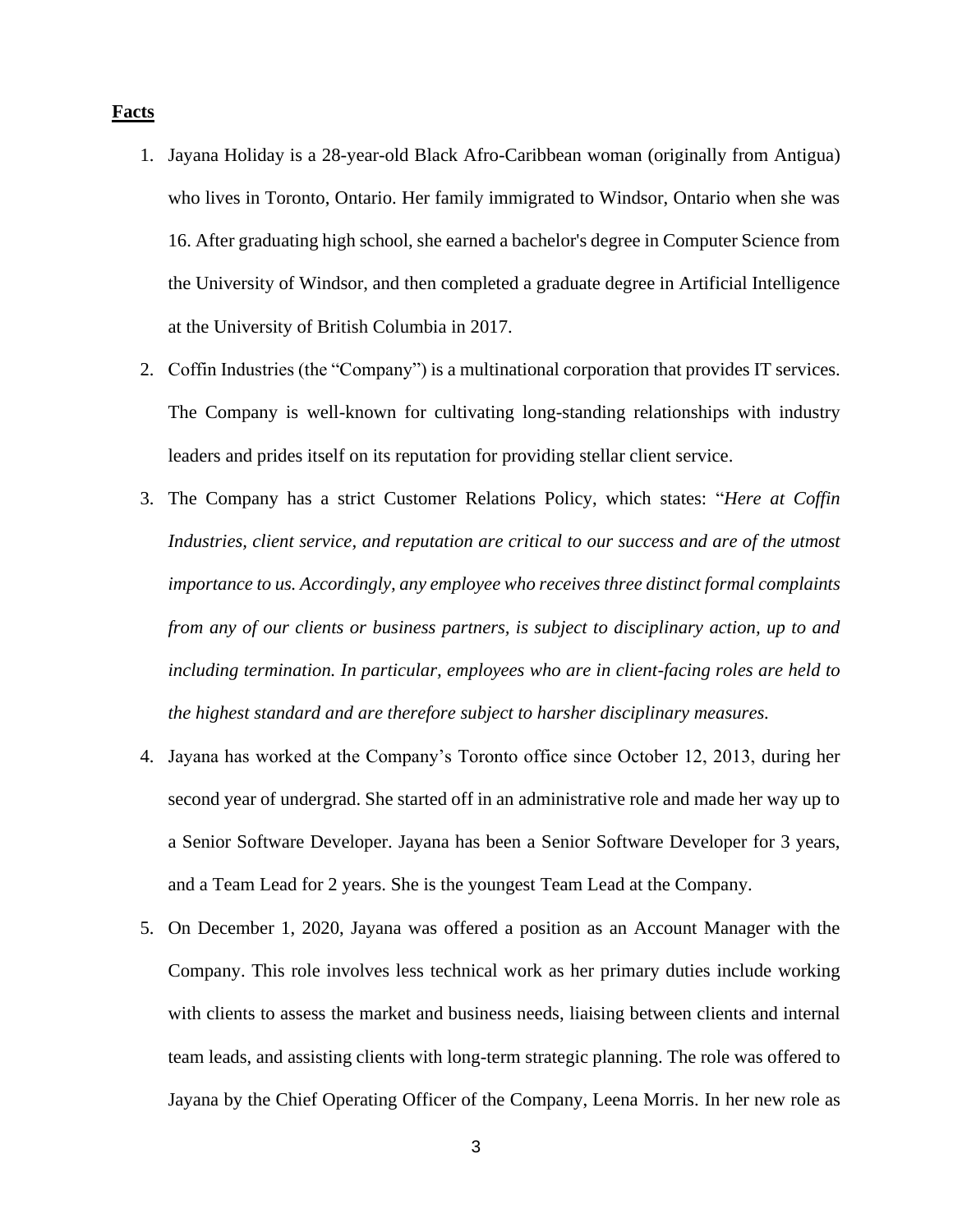an Account Manager, Jayana would receive a 30% pay increase, increased responsibility, exercise more control over her hours, and directly report to Leena. Leena also explained that the Account Manager role meant that she would work independently, and would no longer have anyone reporting to her. Jayana happily accepted the position as she was excited at the prospect of developing her client-management skills and business acumen. She also saw the new position as a promotion.

- 6. During their initial meeting, Leena explained that Jayana was to work with the Company's social media portfolio, working with some of their biggest clients—Facebook, Instagram, Tik Tok, and Twitter. Jayana told Leena that she was aware that this particular portfolio of clients had a reputation for being hard to work with.
- 7. Jayana started her new role on January 5, 2021. She organized a Welcome Lunch with all of her primary contacts from each of the organizations in her portfolio. The lunch, which occurred in late January, was attended by Michael Scott and Dwight Shrute — who worked at Facebook and Instagram respectively — as well as representatives from the other companies.
- 8. During the Lunch, Jayana felt that she and Dwight would not get along. She found him to be impolite, vulgar, and abrasive. At one point during the Lunch, the attendees started discussing sailing and yacht trips. Dwight then turned to Jayana and asked her why she seemed to go quiet and was disengaged in the conversation. She explained that she did not have much to say as she did not know much about sailing, nor did she own a yacht, and she thought it was a very "privileged" topic. She could tell that Dwight did not like this comment, but the conversation carried on as normal.
- 9. On February 12, 2021, approximately two weeks after the Welcome Lunch, Jayana had received an email from Leena notifying her that a formal complaint had been written about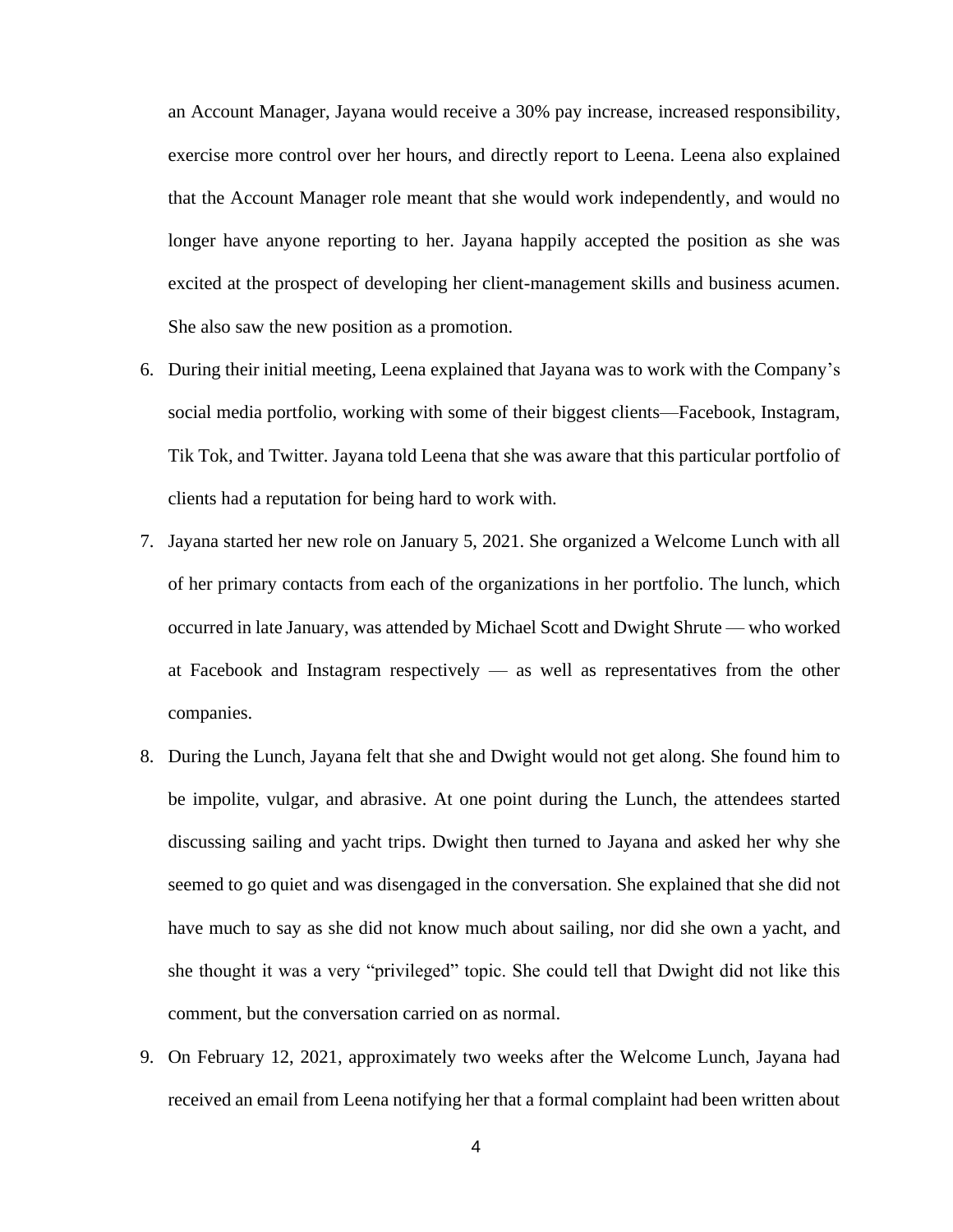her. When they met later that afternoon to discuss it, Lenna told Jayana that it was made by Dwight. The complaint indicated that Leena was cold, not personable, and "seemed disinterested in developing a healthy business relationship". He also mentioned that her "accent was difficult to understand".

- 10. Jayana thought these characterizations were inaccurate and unfair. She felt that her dealings with all of her clients were warm, personable, and engaged. Leena was supportive of Jayana and expressed that she knew that Dwight was "difficult to please". Leena also mentioned that Jayana had a great reputation at the Company, which gave her confidence that Jayana was not the problem. Leena reassured Jayana that she had nothing to worry about as he usually makes a complaint with new Account Managers. Leena brought the "three-strike" Customer Relations Policy to Jayana's attention, and Jayana confirmed that she was aware of it. Neither of them specifically brought up Dwight's comment about Jayana's accent.
- 11. After her first complaint, Jayana made notable efforts to improve her relationship with Dwight over the next several months, which is reflected by positive reviews and informal comments that he and others made to Leena about her work.
- 12. On July 12, 2021, Jayana had a meeting scheduled with all of her clients to discuss the Company's latest artificial intelligence program. The meeting was to take place at Tik Tok's Toronto office at 11:30 am. Jayana arrived approximately an hour early to ensure she was prepared. As she made her way from the reception area to the boardroom, Jayana overheard Dwight and Michael laughing hysterically, and then heard Dwight use a racial slur as part of a joke immediately before she entered the room. Dwight and Michael looked surprised by Jayana's presence and seemed embarrassed. However, neither Jayana, Dwight, nor Michael directly addressed the comment.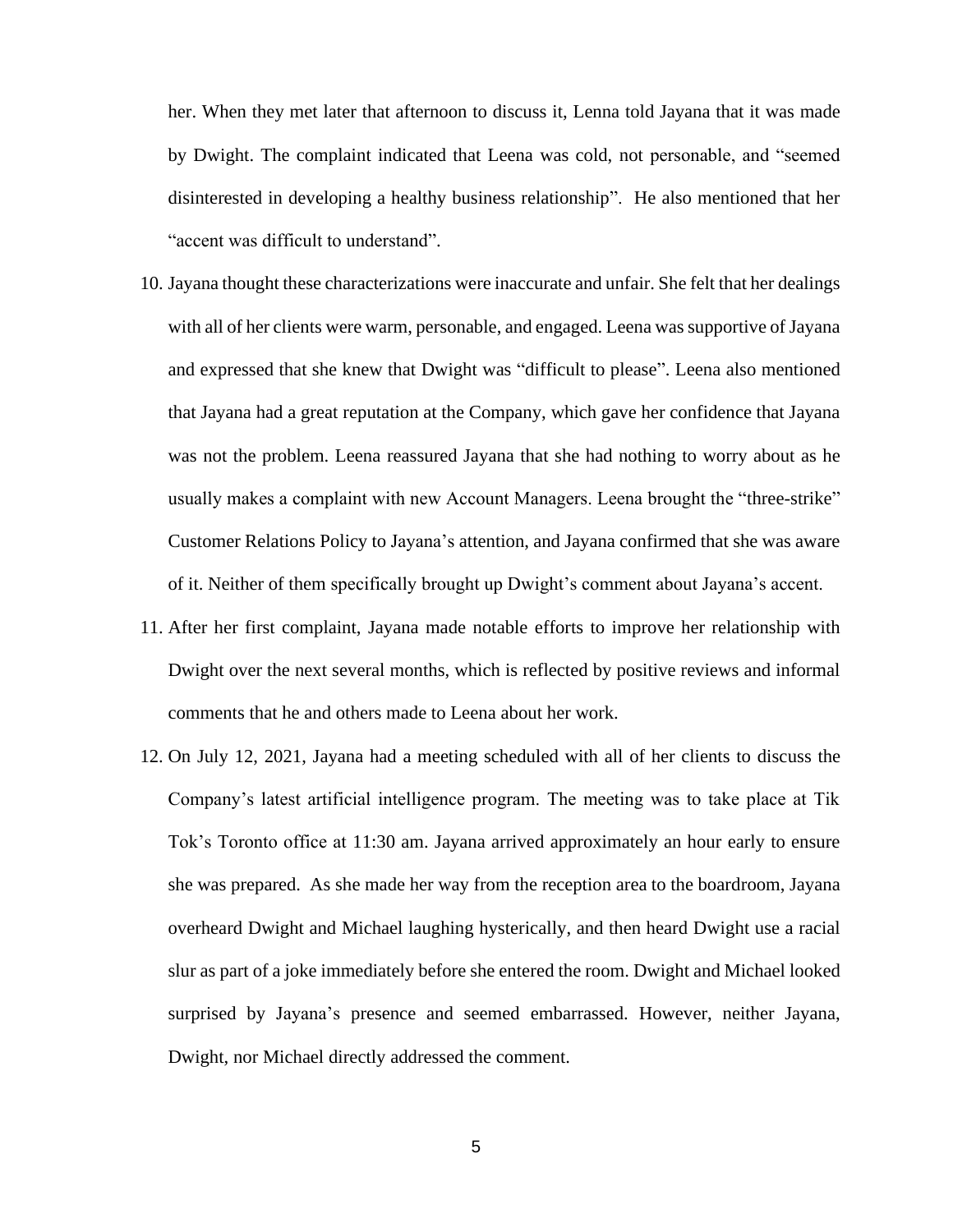- 13. On September 25, 2021, Leena called Jayana into her office for an emergency meeting. Leena told Jayana that Dwight had made another formal complaint about her and that she was worried that her job was at risk. The complaint stated that despite making progress in the last few months, Jayana had become cold toward Dwight, particularly in the last few weeks. The Complaint also stated that Jayana was "not a good fit", especially in comparison to the person who previously held her position, Kevin Malone. Kevin was a Caucasian, middle-aged man.
- 14. Jayana expressed frustration about the second complaint but said that she wasn't surprised. She said that she was being targeted, treated unfairly, and could explain, but that she didn't have the time or energy to discuss it at the moment as she had a very busy and long day ahead of her. Jayana left the meeting and told Leena that she would get back to her as to "what was really going on".
- 15. On November 15, 2021, Leena had another meeting with Jayana. When Jayana arrived at Leena's office, she noticed Pam Beesley, the head of Human Resources, was in attendance. Leena told Jayana that a third complaint was made about her on November 13, 2021. This Complaint was made by Michael, and as a result, the Company decided to terminate Jayana's employment in accordance with the Customer Relations Policy.
- 16. Upon looking at Michael's complaint, Jayana noticed and pointed out that the wording in the report was the exact same as Dwight's second complaint. Jayana also mentioned that she knew Michael and Dwight had a very close relationship and that she felt like she was being targeted. Jayana raised all of the incidents that occurred with Dwight to Leena's attention, including the accent comment, and the racial slur and jokes she overheard them saying. Leena stated that it did seem "on-brand" with Dwight's reputation, but that her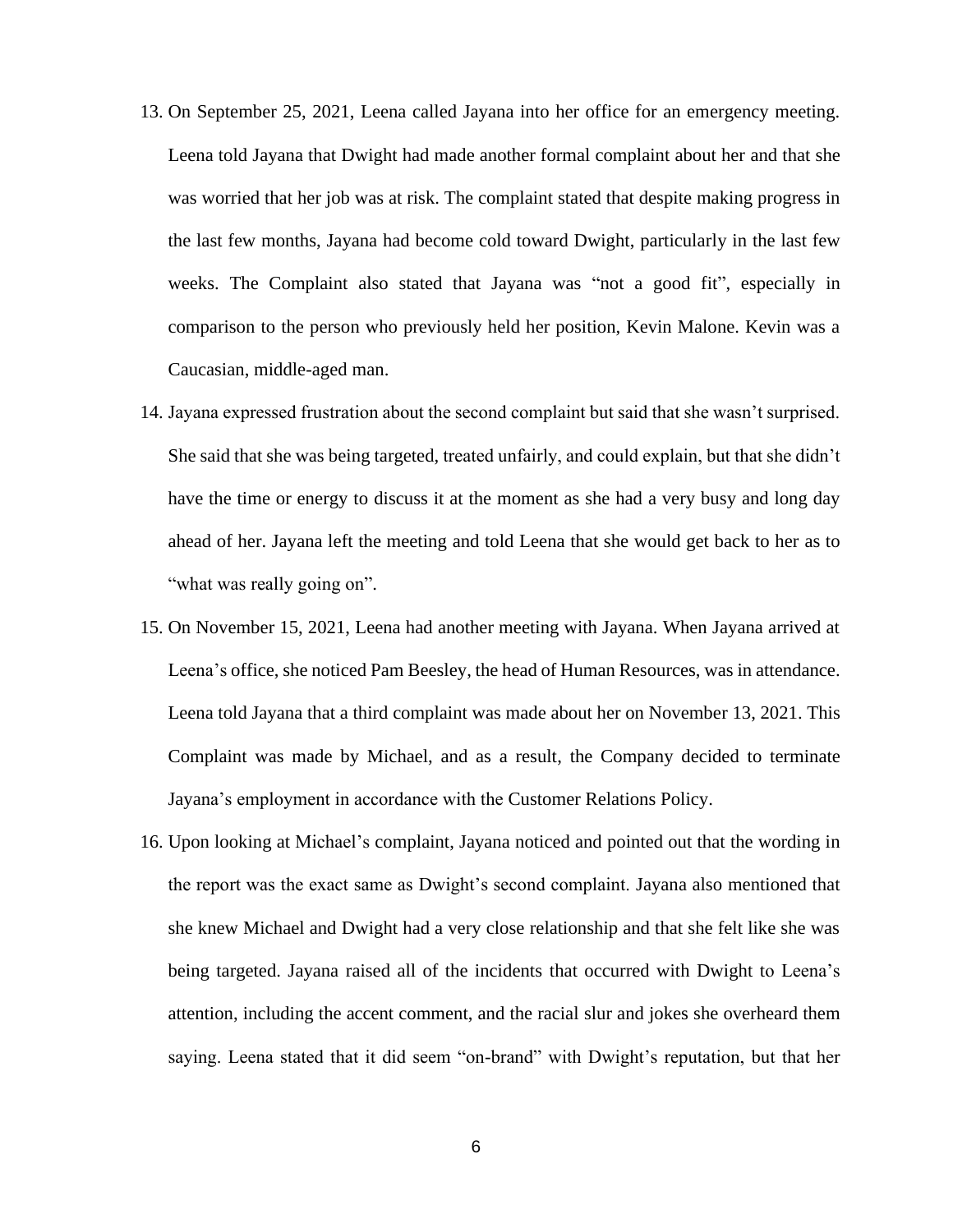decision was made. Leena also pointed out that Jayana had never "formally raised" these issues with her before, including six weeks since the last complaint.

- 17. Pam agreed with Leena, adding that the Company has a *Diversity and Inclusion Policy* that clearly lays out how to make a discrimination complaint, and that the Company had a reputation for taking these complaints very seriously. Leena pointed out that the Policy only refers to internal complaints, and that she was not exactly sure how to handle Dwight and Michael as they were very important clients of the Company. Pam agreed with Leena and said that Jayana should have come to her earlier if she was having issues.
- 18. The Company terminated Jayana without cause and provided her with severance in accordance with the *Employment Standards Act.* They told her that they were not willing to give her anything more than the statutory minimum because her dismissal was a result of the Customer Relations Policy.

## **Post Termination and Procedural History**

After Jayana's termination, a lawyer told her that she had a strong wrongful dismissal claim and potential human rights claim. The lawyer told Jayana that she was entitled to 8-10 months of pay in lieu of notice. Jayana and Coffin Industries entered into a two-stage arbitration agreement. In the first phase, the parties participated in mediation-arbitration whereby they would attempt to reach a settlement before a mediator. If no resolution was reached, an arbitration would take place. In the second phase, the losing party had a right to appeal to the Windsor Court of Appeal (WCA). Only the conclusions from the first mediation-arbitration decision, and not the reasons, were given to the WCA.

In the first phase, the mediator concluded that Jayana was not discriminated against. They also accepted the Company's argument that Jayana was only entitled to 4 months of notice in light of her without cause termination.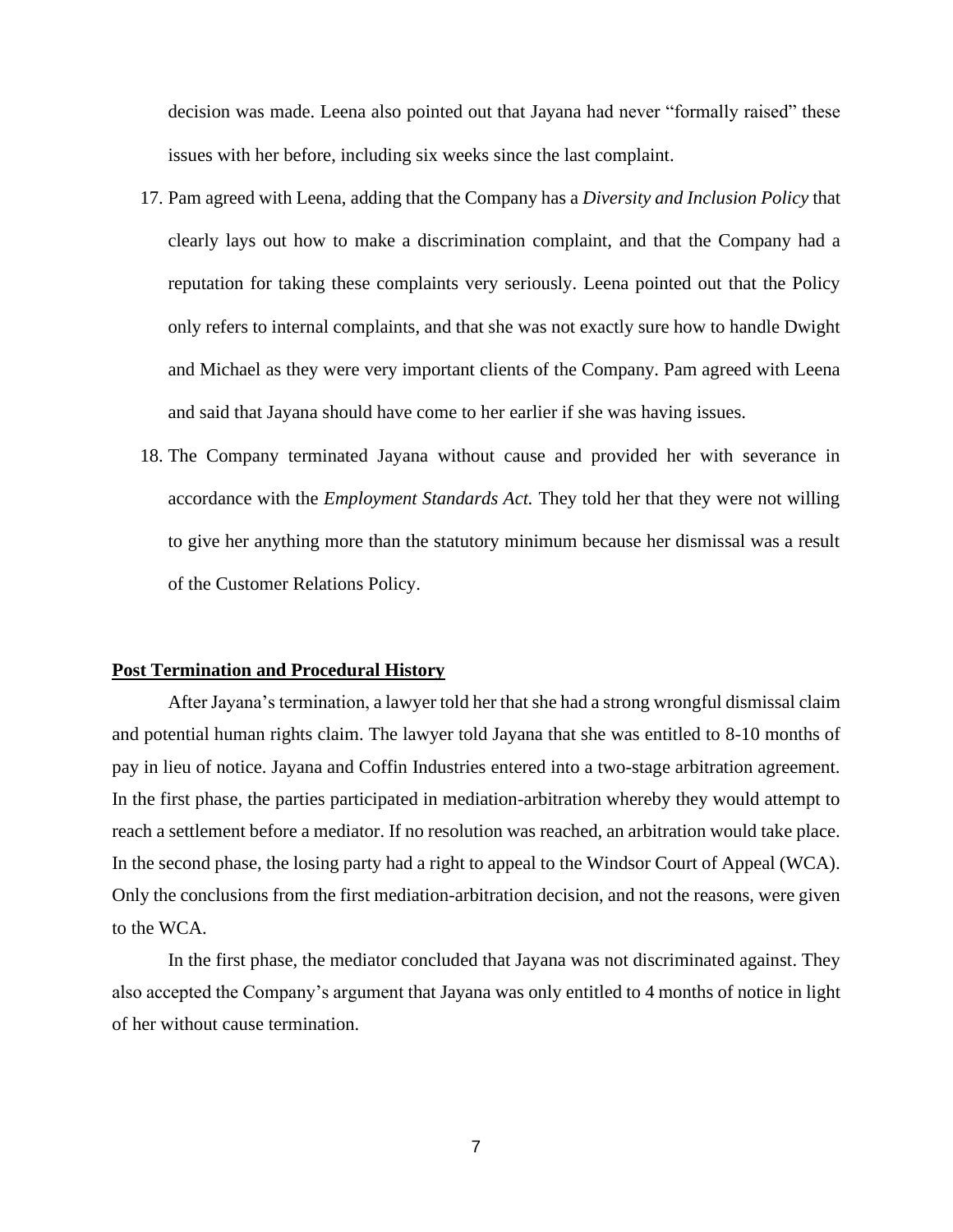## **Relevant Law**

#### **Statutes**

*1. Human Rights Code,* R.S.O. 1990, CHAPTER H.19

#### **Employment**

**5** (1) Every person has a right to equal treatment with respect to employment without discrimination because of race, ancestry, place of origin, color, ethnic origin, citizenship, creed, sex, sexual orientation, gender identity, gender expression, age, record of offences, marital status, family status or disability. R.S.O. 1990, c. H.19, s. 5 (1); 1999, c. 6, s. 28 (5); 2001, c. 32, s. 27 (1); 2005, c. 5, s. 32 (5); 2012, c. 7, s. 4 (1).

### **Constructive discrimination**

**11** (1) A right of a person under Part I is infringed where a requirement, qualification or factor exists that is not discrimination on a prohibited ground but that results in the exclusion, restriction or preference of a group of persons who are identified by a prohibited ground of discrimination and of whom the person is a member, except where,

- (a) the requirement, qualification or factor is reasonable and *bona fide* in the circumstances; or
- (b) it is declared in this Act, other than in section 17, that to discriminate because of such ground is not an infringement of a right. R.S.O. 1990, c. H.19, s. 11 (1).

**Key Case Law Decisions-** See *Appendix A* on page 13 of this Moot Problem for the specific excerpts:

- 1. *Nelson v. Lakehead University* 2002 HRTO 41*-* (paras 30-37; 90-106)
	- a. Test for establishing discrimination; responding to allegations of discrimination
- 2. *Payne v. Otsuka Pharmaceutical Co.,* 2002 CarswellOnt 5502 (paras 59-64; 76-80)
	- a. Third-party discrimination and duty to inquire and investigate
- 3. *Bageya v. Daydem International Ltd.,* 2010 HRTO 1589 (paras 151-157)
	- a. An employer cannot be said to have failed to investigate/respond to an allegation of discrimination where an employee fails to properly, and specifically, make a complaint.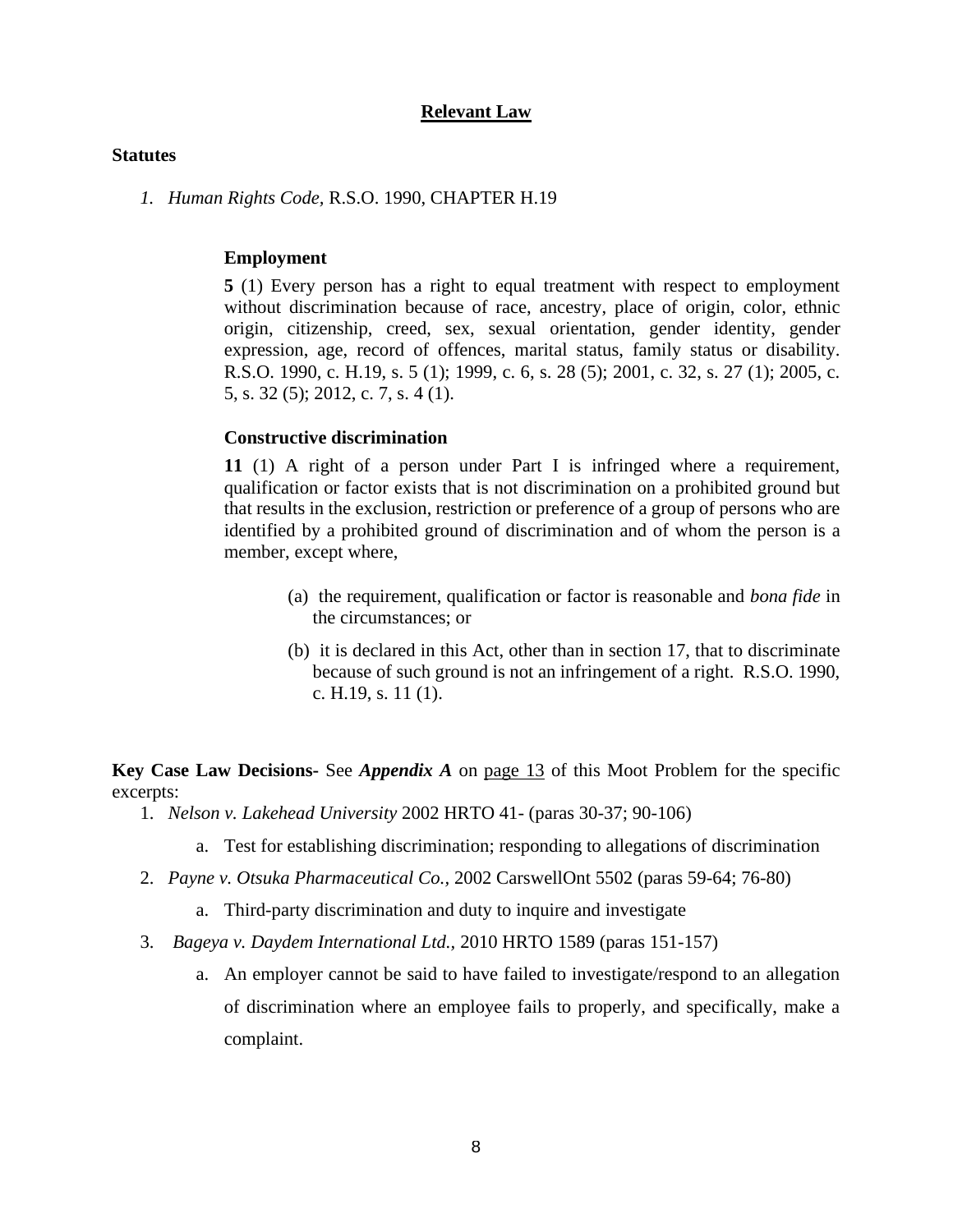### **Notice Period References**

**Background:** An employee who is terminated without cause is entitled to reasonable notice or pay in lieu of notice. Reasonable notice is meant to give the employee adequate time to search and obtain a similar position with another employer. The amount of notice or pay an employee is entitled to can be set out in the employment contract. Employees who do not sign employment contracts (or whose contracts do not have a termination clause), are entitled to "common law notice" or "reasonable notice". Though this is meant to be a highly individualized exercise as it is up to each Court to weigh the factors and determine what is the applicable notice period in any given case, adjudicators often look to other decisions for guidance. In other words, employees in similar positions should receive similar notice periods.

**Bardal Factors** (the *Bardal* factors): The leading case with respect to reasonable notice *is Bardal v. Globe & Mail Ltd.* (1960), 1960 CarswellOnt 144 (Ont. H.C.). The relevant legal principles can be summarized as follows:

*"There can be no catalogue laid down as to what is reasonable notice in particular classes of cases. The amount of reasonable notice is a question of fact, to be decided in each case having regard to the character of employment, the length of service, the age of the employee, and the availability of similar employment (in the determination of which the experience, training, and qualifications of the employee are taken into account), as well as any other factors peculiar to that case. Depending upon the facts of the case, other factors*  which may apply in determining the length of reasonable notice include whether the *dismissed employee was induced to leave previous secure employment. Arriving at a reasonable notice period is thus not as formulaic as it is sometimes made out to be."*

### **Summary of Bardal Factors:**

- **Years of Service-** This factor is often seen as the cornerstone for determining the notice period and perhaps is the most influential. Long-term employees are entitled to more notice than their shorter service counterparts.
- **Age-** This factor typically weighs in favor of older employees. The law recognizes that older employees generally have a harder time finding new employment than younger ones. One exception to this general rule is younger employees in positions typically held by older employees; a 30-year-old CEO of a large company, for example, is entitled to a longer notice period. The rationale for this is that these positions are rarely held by younger persons, making someone in this position less competitive in the job market.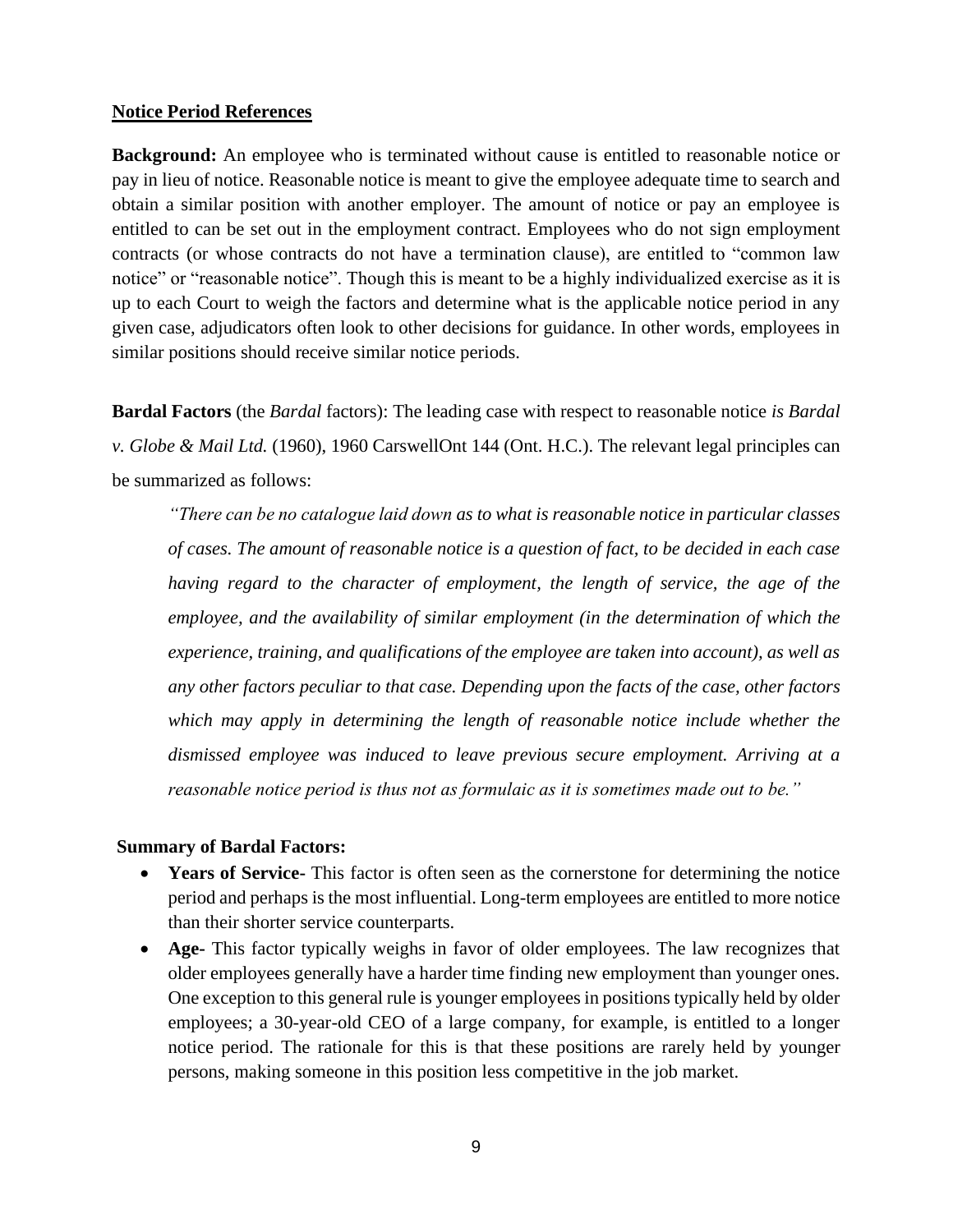- **Character of Employment-** The purpose of this factor is to distinguish between entrylevel roles from positions that are more supervisory, managerial, or executive in nature. The latter are not as readily available, are more competitive, and therefore harder to obtain. The higher up you are in a Company, the more notice you will receive.
- **Availability of Similar Employment** Here, the Court will consider market factors such as how many jobs there are, how unique a job is, the person's background, education, and qualifications in light of the position they previously held.

For the **purposes of determining the notice period**, the parties have jointly submitted the following to the WCA:

- The COVID-19 Pandemic has had an adverse impact on the job market generally, but the tech industry remains relatively stable.
- Jayana is highly skilled and qualified for many positions in the tech industry generally, but most applicants of the type of job she is seeking have business backgrounds.
- There has been an uptick in persons of color entering the tech industry in recent years, however, the overwhelming majority of the Account Manager's in the tech industry are middle-aged, white men.
- There are lots of similar jobs in Toronto, but Jayana plans on moving back to Windsor to be closer to her family.

**Precedents:** Precedents can help you see the notice periods other people received, compared to Jayana. For the purposes of determining the appropriate notice period, the parties have submitted the following precedents to the Court:

| Name:                | Kendra v. Tesla                                                                                                                                                     |
|----------------------|---------------------------------------------------------------------------------------------------------------------------------------------------------------------|
| Age:                 | 27                                                                                                                                                                  |
| Position:            | Senior Software Developer and Team Lead                                                                                                                             |
| Length of Service:   | 7 years                                                                                                                                                             |
| Year & Jurisdiction: | 2018-ONCJ                                                                                                                                                           |
| Award:               | 4 months                                                                                                                                                            |
| Rationale:           | The Court noted that the tech industry was booming, and that there<br>was an unusually high need for Software Developers at the time of<br>Ms. Kenda's termination. |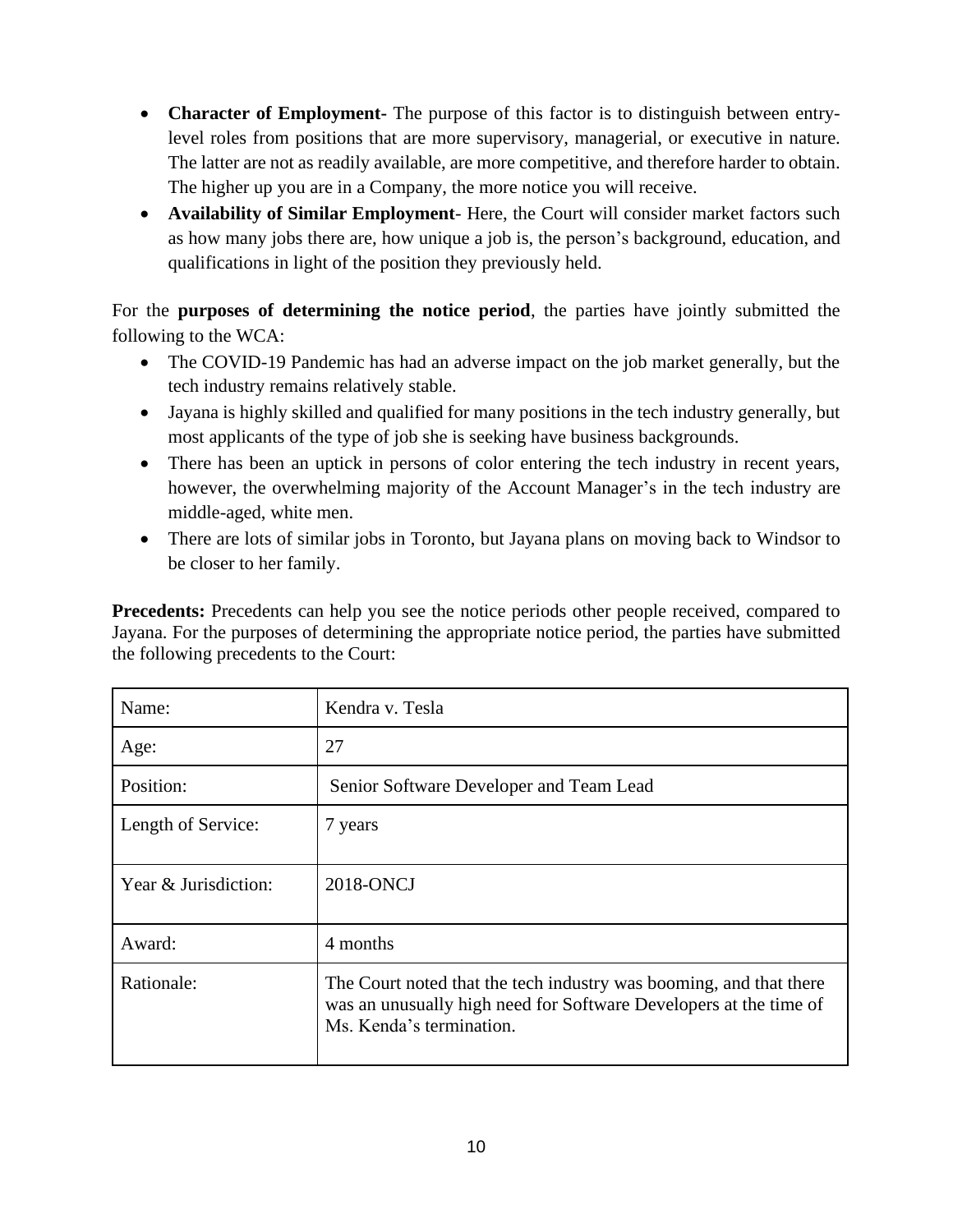| Name:                | Angela v. Google                                                                                          |
|----------------------|-----------------------------------------------------------------------------------------------------------|
| Age:                 | 62                                                                                                        |
| Position:            | <b>Account Manager</b>                                                                                    |
| Length of Service:   | 14                                                                                                        |
| Year & Jurisdiction: | 2016-ONSC                                                                                                 |
| Award:               | 14 months                                                                                                 |
| Rationale:           | The Court emphasized that Ms. Angela was unlikely to find similar<br>employment given her age and gender. |

| Name:                | Charles v. Amazon                                                                                                                                                                                                                                                                                                                                                 |
|----------------------|-------------------------------------------------------------------------------------------------------------------------------------------------------------------------------------------------------------------------------------------------------------------------------------------------------------------------------------------------------------------|
| Age:                 | 32                                                                                                                                                                                                                                                                                                                                                                |
| Position:            | Software Engineer                                                                                                                                                                                                                                                                                                                                                 |
| Length of Service:   | 5 years                                                                                                                                                                                                                                                                                                                                                           |
| Year & Jurisdiction: | 2021-MBQB                                                                                                                                                                                                                                                                                                                                                         |
| Award:               | 11 months                                                                                                                                                                                                                                                                                                                                                         |
| Rationale:           | Despite Mr. Charles' short service, he was awarded 5 months on the<br>basis that there were very few tech-based jobs in the area. There was<br>an abundance of jobs he was seeking in Ontario, BC, and Alberta,<br>but Mr. Charles was unwilling to leave his home province to find<br>comparable work. There Court agreed that he should not have to do<br>this. |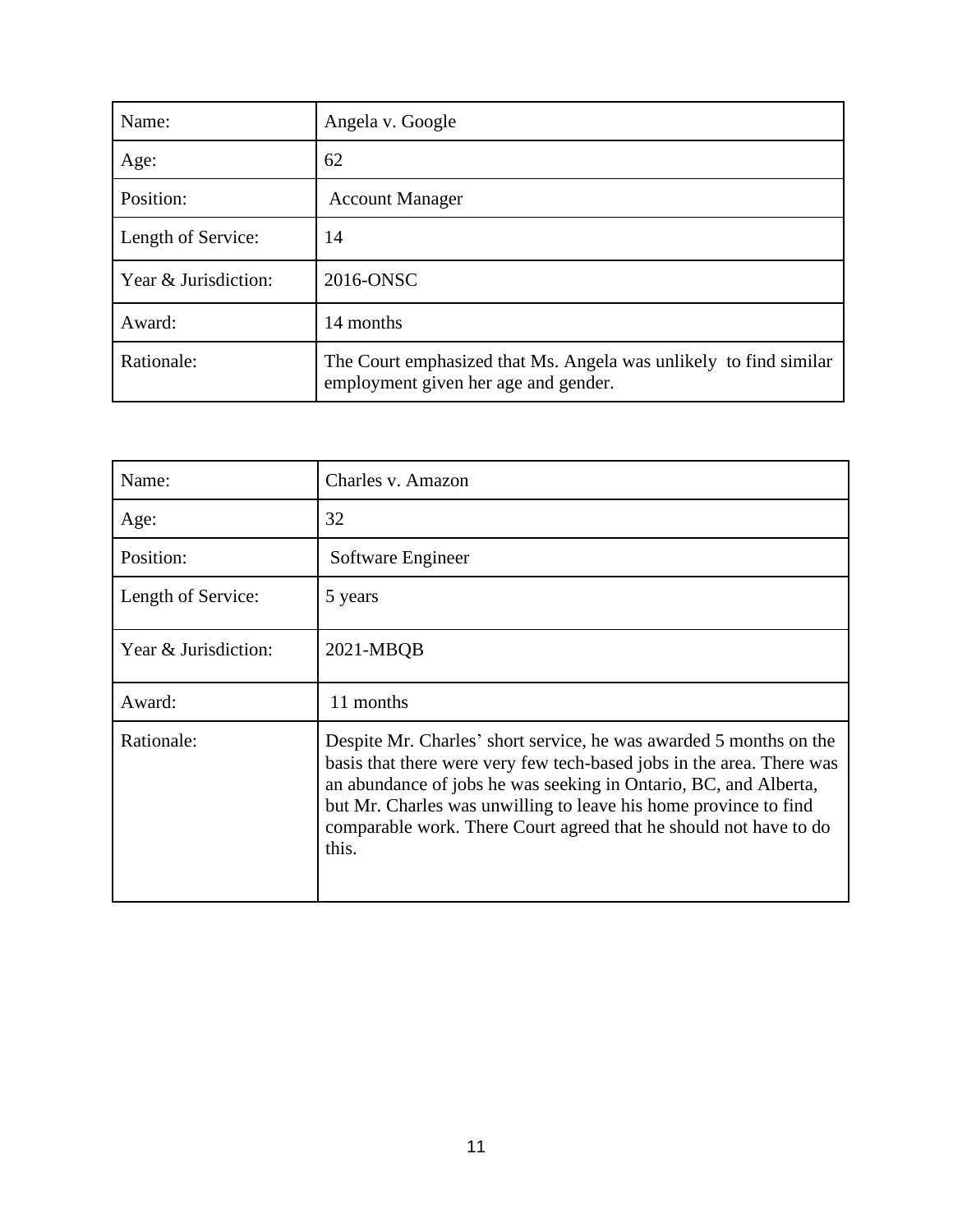| Name:                | Chris v. Apple                                                                                                |
|----------------------|---------------------------------------------------------------------------------------------------------------|
| Age:                 | 21                                                                                                            |
| Position:            | <b>Chief Technology Officer</b>                                                                               |
| Length of Service:   | 1 year                                                                                                        |
| Year & Jurisdiction: | 2019-BCCA                                                                                                     |
| Award:               | 9 months                                                                                                      |
| Rationale:           | Mr. Chris was considered a "child prodigy" by the Company, and<br>held an executive position at a tech giant. |

| Name:                | AJ v. Microsoft                                                                                                                                                               |
|----------------------|-------------------------------------------------------------------------------------------------------------------------------------------------------------------------------|
| Age:                 | 28                                                                                                                                                                            |
| Position:            | Software Engineer Team Lead                                                                                                                                                   |
| Length of Service:   | 5 years                                                                                                                                                                       |
| Year & Jurisdiction: | 1990-ONSC                                                                                                                                                                     |
| Award:               | 10 Months                                                                                                                                                                     |
| Rationale:           | The Court noted that Mr. AJ was deserving of a longer notice period<br>as there were few comparable positions in light of the industry being<br>relatively novel at the time. |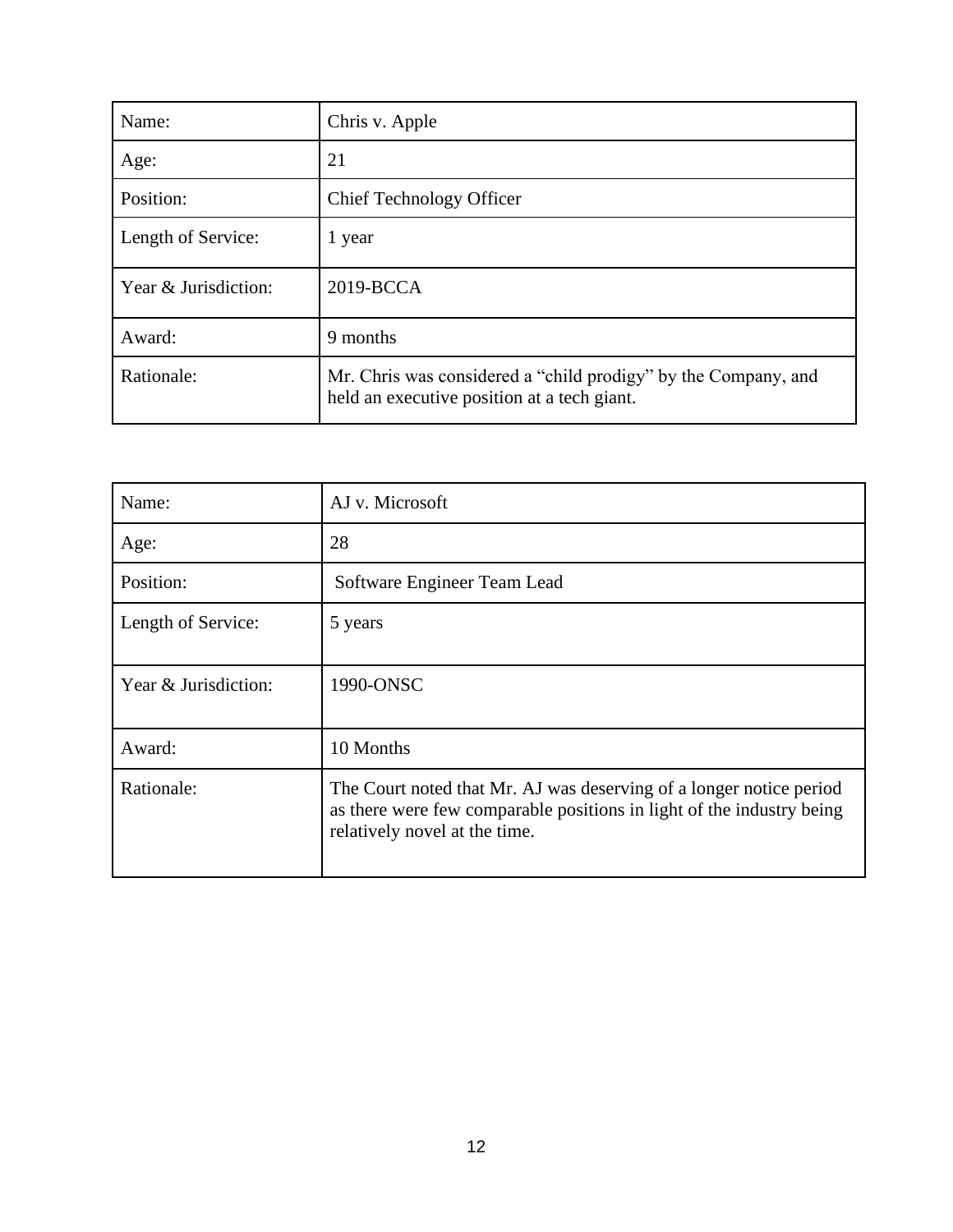# *Appendix A*

# *Nelson v. Lakehead University,* **2008 HRTO 41** (paras 31-33; 90-106)

31 I heard extensive submissions on the burden of proof. All parties agreed that the burden of proof is on a complainant to establish a prima facie case of discrimination, although there was some difference of opinion on the test to be employed.

32 I accept that the legal test for establishing a prima facie case of discrimination is set out by the Supreme Court of Canada in O'Malley v. Simpsons-Sears Ltd. (1985) 7 C.H.R.R.D/3102 (S.C.C.). In O'Malley, at paragraph 24782, the Supreme Court of Canada held that a prima facie case is "one which covers the allegations made and which, if they are believed, is complete and sufficient to justify a verdict in the complainant's favor in the absence of an answer from the respondent-employer".

33 Once the prima facie case is established, the burden shifts to the respondent to provide a reasonable explanation for the otherwise discriminatory behavior. If the respondent provides such an explanation, the complainant has the ultimate burden of demonstrating that the alleged discrimination is more probable from the evidence than the actual explanation offered by the respondent.

. . . 2. Did the Dean's response to the allegations violate the Code?

90 It is well established in the Tribunal's jurisprudence that included in the right to employment without discrimination in section 5 (1) is a duty not to condone or further a discriminatory act that has already occurred and a duty on an employer to investigate a complaint of discrimination. The Commission argued that both of these duties had been violated in this case.

91 Given my conclusions above, I do not find that the Dean furthered or condoned a discriminatory act, since I have concluded that the decision not to hire Dr. Nelson was untainted by considerations of age. However, I conclude otherwise in respect of the Dean's response to the complaint of discrimination made by Professor Cole.

92 The rationale underlying the duty to investigate a complaint of discrimination is to ensure that the rights under the Code are meaningful. As stated in Laskowska v. Marineland of Canada Ltd. (2005), 53 C.H.R.R. D/262 at para. 53:

It would make the protection under s. 5(1) to a discrimination-free work environment a hollow one if an employer could sit idly when a complaint of discrimination was made and not have to investigate it. If that were so, how could it determine if a discriminatory act occurred or a poisoned work environment existed? The duty to investigate is a "means" by which the employer ensures that it is achieving the Code-mandated "ends" of operating in a discrimination-free environment and providing its employees with a safe work environment.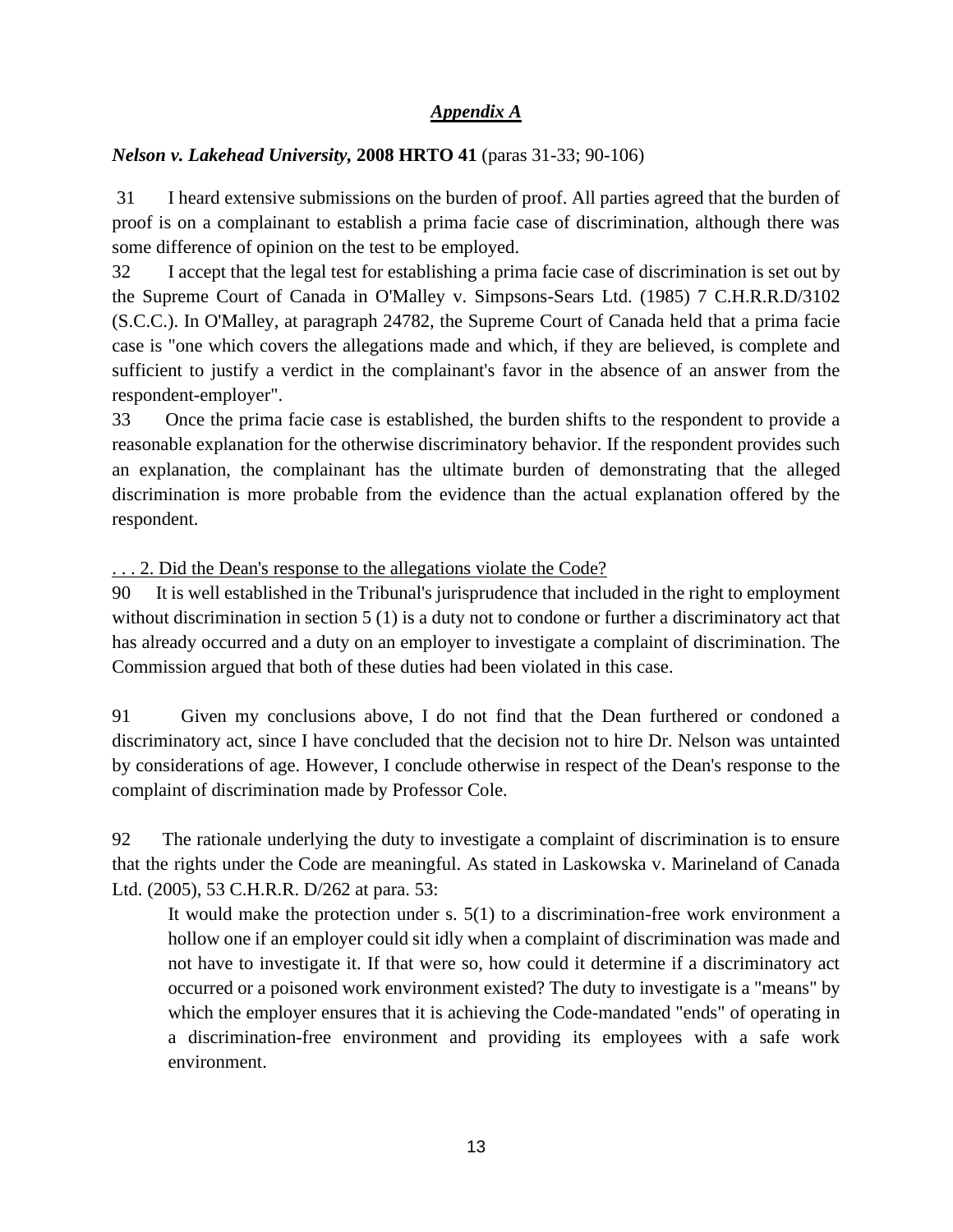93 The jurisprudence has established that the content of the duty is to take reasonable steps to address allegations of discrimination. (See, for example, Marineland, supra, at paragraph 59).

94 Counsel for the University and the Dean did not dispute that there was a duty to investigate but argued that in the circumstances of this complaint, the response of the Dean was measured and appropriate considering all of the circumstances.

95 There was no dispute about what the Dean did, and I accept his testimony about how he responded in its entirety.

96 According to the Dean, he responded directly to Professor Cole by his letter dated March 22, 2002, set out in paragraph 53 above. He indicated that he did not alert the other members of the Committee to Professor Cole's resignation until the Tuesday or Thursday of the following week. At that time, he reported that she had resigned and had raised concerns about the professionalism of the Committee, but elected not to advise them of her specific allegations with respect to age bias. He stated that he kept it "confidential" because he thought Professor Cole wanted it kept confidential since she had not copied her letter to the members of the Committee.

97 The Dean testified that at some point during the following week, he asked Professor Phillips, who was then involved in three other competition processes if the age of any candidates had been raised in any of the selection processes that were then occurring. Further, he stated that he informally mentioned during lunch with faculty that they should not bring certain things up like the prohibited grounds in the Code.

98 The Dean also testified that he held on to the vote results for ten days in the event that Professor Cole sought a meeting to review her concerns. After the ten days, he forwarded the recommendation to the Vice President (Academic), along with some of the documentation from the process. The recommendation was ultimately approved by the President of the University and Dr. Mihai was offered the position.

99 The Dean stated that he had no recollection of any further contact with Professor Cole about this incident. He stated that he may have only seen her once after the March 19, 2002 meeting and the day that she subsequently went off on sick leave in early May. Professor Cole resigned effective August 31, 2002.

100 Counsel for the University and Dean provided a number of reasons why the response summarized in paragraphs 96 to 99 above was appropriate including that Professor Cole had ill will and animosity toward the Dean; that she had originally supported the hiring decision and was now resiling from it; that Professor Cole was raising concerns of "tenurability" and controllability that had not been raised in the meeting; that the reference to "inquiries as far back as January" was vague and obviously not to be taken seriously since Professor Cole had not raised them sooner;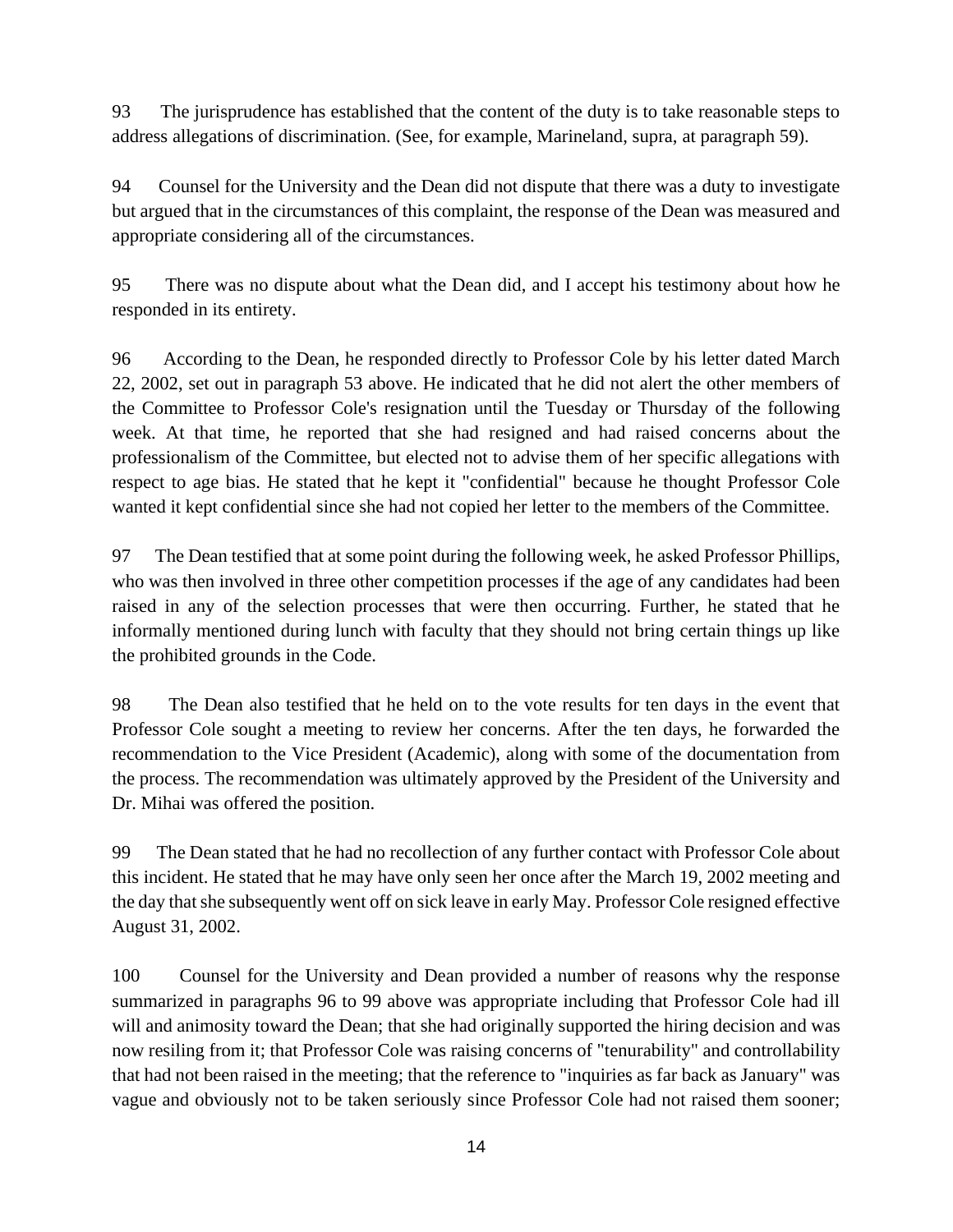and that there were administrative reasons supporting the request to meet as opposed to another response since a meeting would be more conducive to considerations of the morale, collegiality and functioning of the faculty. In respect of the latter, Counsel argued that to handle it as suggested by the Commission was not suited to the circumstances of the university setting, the faculty and what was then occurring in the university: namely, moving forward as an accredited graduate school.

101 I have carefully considered the Dean's conduct in this case and the argument of counsel, but I am not satisfied that the Dean's response was reasonable in the circumstances. Informing counsel's argument appears to be a conclusion that there was no credibility to the allegations raised by Professor Cole. While I have reached that conclusion in this proceeding, that conclusion has come after a very lengthy hearing into the allegations. In any event, I have difficulty in accepting that this is a legitimate explanation for the Dean's response in this case because as the Dean acknowledged, he had "no clue" about some of the allegations made by Professor Cole in her letter of resignation, namely that there had been inquiries made about this candidate's age as far back as January. While I agree with counsel for the University and the Dean that this allegation was vague, I find its vagueness should have resulted in a different response because the result of ignoring the allegation could have been a hiring tainted by discrimination.

102 While I appreciate that the Dean sent a response to Professor Cole, the tone of the letter was dismissive of the allegations. Moreover, the Dean's informal inquiry and comments to staff about the Code did not constitute a reasonable investigation into the allegations. In my view, the Dean should have responded in a neutral fashion to Professor Cole and should have attempted to meet with or otherwise communicate to Professor Cole for the purpose of outlining what options were available to her.

103 In considering the Dean's response, I note that he did not follow the University's own human rights policy and accordingly, I do not accept the argument that the Dean responded in the way he did because of the unique attributes of a university environment. In this respect, in response to a complaint of discrimination raised informally, the University's policy provides in paragraph 3.3 that a supervisor, staff or faculty member shall maintain confidentiality, "encourage the complainant to talk with the Harassment and Discrimination Officer" and "notify the Officer immediately of the nature of the complaint without naming the complainant and alleged respondent and to consult with the Officer about any necessary action". The Dean did not comply with any of these steps or take other analogous steps that were responsive to the University's obligations under the Code.

104 While the Dean was aware of the University's human rights policy, his evidence was confusing as to whether or not he believed it applied in the situation. His confusion regarding the application of the policy is perhaps not surprising, given that the Dean stated that he had not received any human rights training at the time or even subsequently up to the date he testified.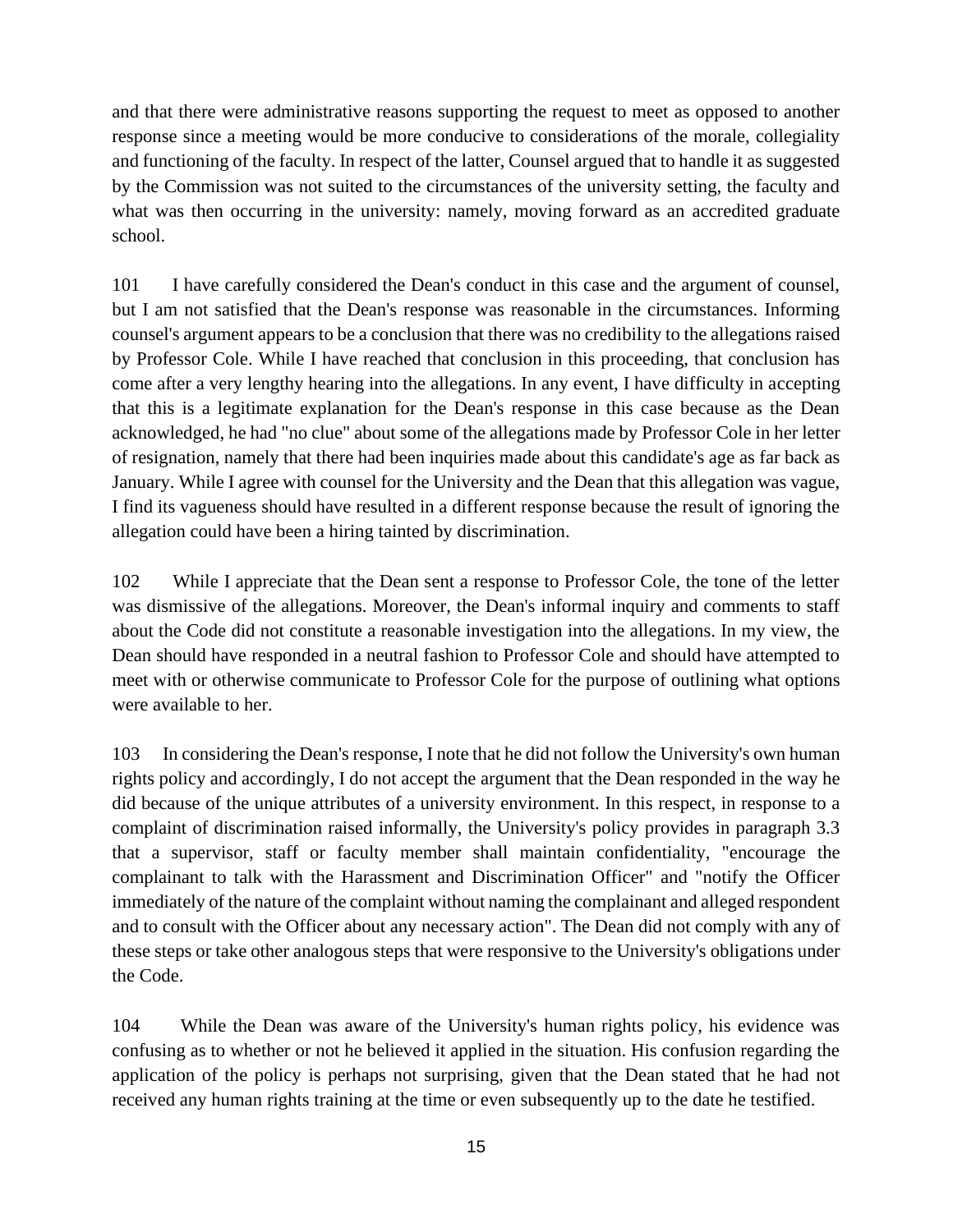105 In reaching these conclusions about the adequacy of the Dean's response, I am not suggesting that the Dean intended to violate the Code. However, the intention is not relevant to a finding of a breach of the Code, and the Dean's response, while perhaps well-intentioned, fell short of being a reasonable response to the allegations of discrimination raised by Professor Cole. As such his actions constitute a violation of the Code.

106 Further, I find that the University has failed to meet its corporate responsibility under the Code. While the University has a policy, it is clear that the University has not ensured that the Dean was trained in the policy or otherwise trained on how to respond to allegations of discrimination in a hiring situation. The University's failure to do so contributed to the failure to take reasonable steps to address the allegations of discrimination.

## *Payne v. Otsuka Pharmaceutical Co., 2002 CarswellOnt 5502* (paras 59-64; 76-80)

59 Based on the findings of fact made earlier, the Board is satisfied that Mr. Okada denied Ms Payne the job of booth receptionist for Otsuka because she is Black, thus violating subsection 5(1) of the Code. A clear prima facie case has been made out. And no justification or defence has been provided by Otsuka or Okada. As noted earlier, they chose not to give or lead evidence or even to file pleadings.

60 The Board makes its determination, looking at the particular statements individually, and then as an aggregate. The Board finds Mr. Okada was sufficiently proficient in the English language to make his communications (verbal or written) understood and to have understood other people's communications to him. The Board accepts the evidence that Mr. Okada was surprised, at learning for the first time, that Michelle Gay would not be Otsuka's booth receptionist, on the morning of June 25, 1994 when he was introduced to Ms Payne. The Board also finds that Ms Akehurst was not aware prior to the day of the incident of Ms Gay not being available. "No, not right girl" underscores Mr. Okada's surprise and disappointment. The Board also accepts that, like Ms Gay, he wanted to select the candidate, not have one presented to him as a fait accompli. However, he could have gotten over his initial disappointment and considered Ms Payne for the job. The woman Mr. Okada ultimately selected from the Manpower list to work at the booth was also "not right girl" (since it was not Ms Gay) but he chose the person nevertheless. Regarding Ms Payne, he may not have decided to hire her on the spot. He may have asked for "other girls please". He may or may not have hired her after interviewing other applicants. But he did none of these things. He dismissed Ms Payne outright. He didn't speak to her or acknowledge her, other than accepting Ms. Payne's handshake. He never asked about her credentials. Had he done so, he would have seen that she was well qualified for the position. The Board also accepts the evidence that he said to Ms Sears something to the effect of "what would Japanese doctors think" and the "company's image" - implying it would be bad for the company's image to hire Ms Payne. Why? The Board believes it was because she is Black. She was qualified for the job, presented to Mr.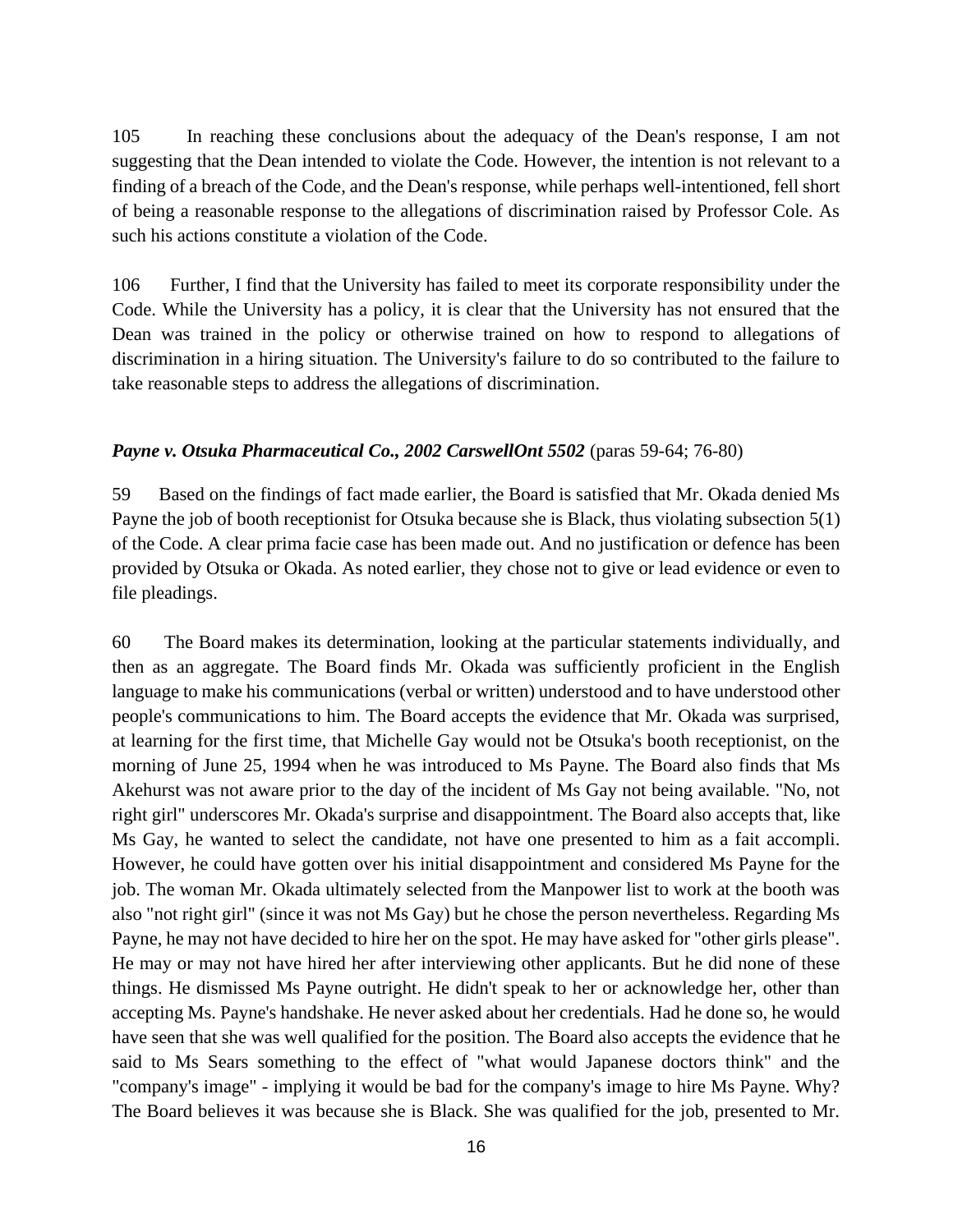Okada by the same employment agency that presented Ms Gay, whom he hired. Ms Sears told Mr. Okada that Ms Payne had a very good track record with People Bank.

# Is There a Human Rights Duty Not to Condone or Further Discrimination?

61 Ms Payne and counsel for the other parties were unable to produce a precedent directly on point, for a very good reason: there is none. The issue of liability against the Ontario Respondents involves many novel and far-reaching issues. Essentially, how far down the chain of discrimination does liability attach? Is there a human rights duty not to condone or further discrimination owed to Ms Payne by the Ontario Respondents? If so, what is the composition of that duty and did they meet it?

62 The Board finds there is a human rights duty not to condone or further a discriminatory act that has already occurred. To condone or further a discriminatory act would extend or continue the life of the initial discriminatory act. Indeed, it is conceivable that the subsequent discriminatory act or tail-end could be worse in impact than the beginning of the chain of discrimination. The legal duty owed is not just as between employer-employee, service provider-client, landlordtenant, etc. The obligation extends to those who become involved in a situation that involves a discriminatory act, who, while not the main actors, are drawn into the matter nevertheless, through contractual relations (i.e., the Ontario Respondents) or otherwise.

63 The nature of when a third party or collateral person would be drawn into the chain of discrimination is fact specific. However, general principles can be determined. The key is the control or power that the collateral or indirect respondent had over the complainant and the principal respondent. The greater the control or power over the situation and the parties, the greater the legal obligation not to condone or further the discriminatory action. The power or control is important because it implies an ability to correct the situation or do something to ameliorate the conditions. Accordingly, on one end of the spectrum of responsibility, an employer has a legal duty to its employees, agents and even to its customers and clients. On the other end of the spectrum, a mere bystander would have no duty to another stranger. A customer generally would have no duty to another customer of its supplier.

64 The foregoing discussion about a duty is reinforced by four points. First, section 9 of the Code provides, "No person shall infringe or do, directly or indirectly, anything that infringes a right under this Part." [Emphasis added.] Secondly, the Supreme Court of Canada repeatedly has stated the Code should receive a large and liberal interpretation and one which advances the broad purposes set out in its preamble: see Québec (Commission des droits de la personne & des droits de la jeunesse) c. Montréal (Ville), [2000] 1 S.C.R. 665 (S.C.C.). Thirdly, and consistent with the above, one must remember that the Code is limited in its scope and application: i.e., it applies only to specific social areas, relations and prohibited grounds. As will be seen later in these Reasons, the Board finds that the duty not to have condoned or furthered Mr. Okada's discriminatory act owed to Ms Payne is grounded in subsection 5(1). Finally, the concept of condonation can be found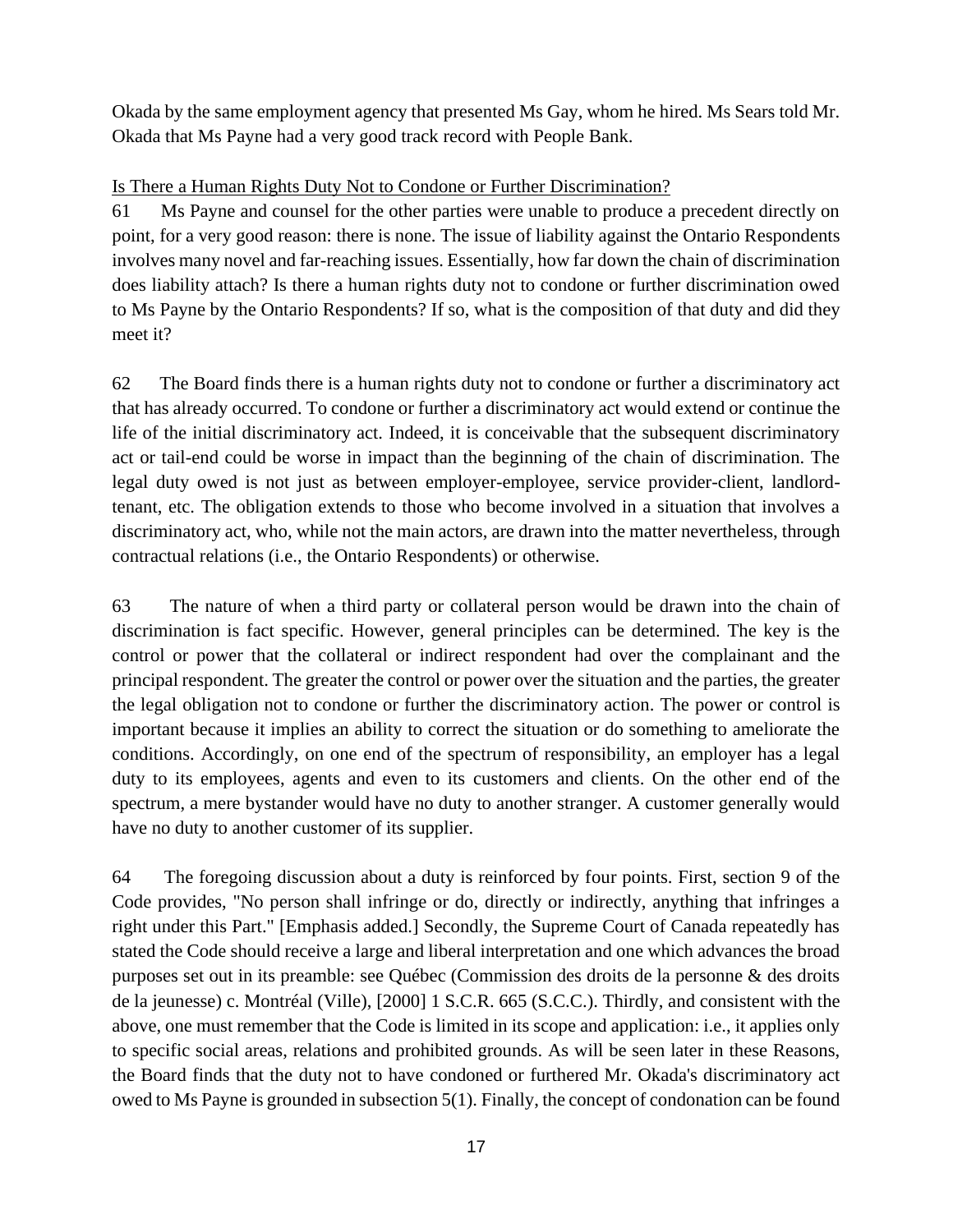elsewhere in the Code. The anti-employment discrimination deeming provision in contracts, loans and grants from the Government - a contract compliance mechanism - found in section 26 of the Code speaks to this issue. The Government did not want to be seen as condoning or furthering discrimination with respect to employment by those companies or individuals who received Government grants, loans or contracts. Section 26 will be discussed further in these Reasons. For a useful description of section 26 and contract compliance, including that in the United States, see Keene, Judith, Human Rights in Ontario, 2nd ed. Toronto: Carswell, 1992, at pp. 41-45 . . .

## . . .Did They Meet the Duty?

76 As indicated above, at a minimum, there was a duty to investigate promptly and properly and arrive at a reasonable conclusion and to take appropriate, reasonable action if they determined discrimination had occurred, commensurate with their control or power over Otsuka and Mr. Okada. The Board finds the Ontario Respondents did not meet their duty owed Ms Payne. Based on what was told to Ms Akehurst by Mr. Okada, Ms Payne and Ms Sears, Ms Akehurst's conclusion that it had been a "big misunderstanding" and that Mr. Okada did not deny Ms Payne the job because she is Black was unreasonable. Her "investigation" (the Board puts this in quotes to emphasize the tenuousness of using this word here) should have been more extensive and thorough (e.g., she could have asked Mr. Okada why he wouldn't take Ms Payne instead of providing "other girls" and she could have gotten back to Ms Payne directly). It was a barebones "investigation".

77 Both Mr. and Ms. Akehurst averred about the "horrible misunderstanding" and "big misunderstanding" respectively. In the Board's mind, the Ontario Respondents never, during the hearing, explained satisfactorily what was the "horrible misunderstanding". They suggest that it was Mr. Okada's shock at hearing that Ms. Gay was no longer available. While the Board accepts that the Ontario Respondents honestly believe that it is not a conclusion that a reasonable person would draw. Assuming Mr. Okada was shocked at seeing Ms. Payne because he was told Ms. Gay, whom he expected to see, would not be there, his actions and words thereafter were inconsistent with that conclusion. He dismissed Ms. Payne outright. Notwithstanding that he was told she was qualified, he did not ask to see her curriculum vitae. He did not ask her a single question or even acknowledge her. He did not ask Ms. Sears about her qualifications in their private exchange. When Ms. Akehurst spoke to him when she asked him if there was a problem, he replied, "no not right girl, not Michelle Gay." But he clearly was told, more than once, that Ms. Gay was no longer available. But instead of considering the replacement (Ms. Payne) recommended by the same agency that brought him, Ms. Gay, he wanted "other girls please". The Ontario Respondents say that the Board should not conclude from that statement that he was refusing to consider Ms Payne for the job at that point. The Board would have to suspend its disbelief to accept that proposition. Mr. Okada ruled out Ms Payne the minute she was presented to him, and for one reason alone she is Black, and therefore didn't fit the "company's image".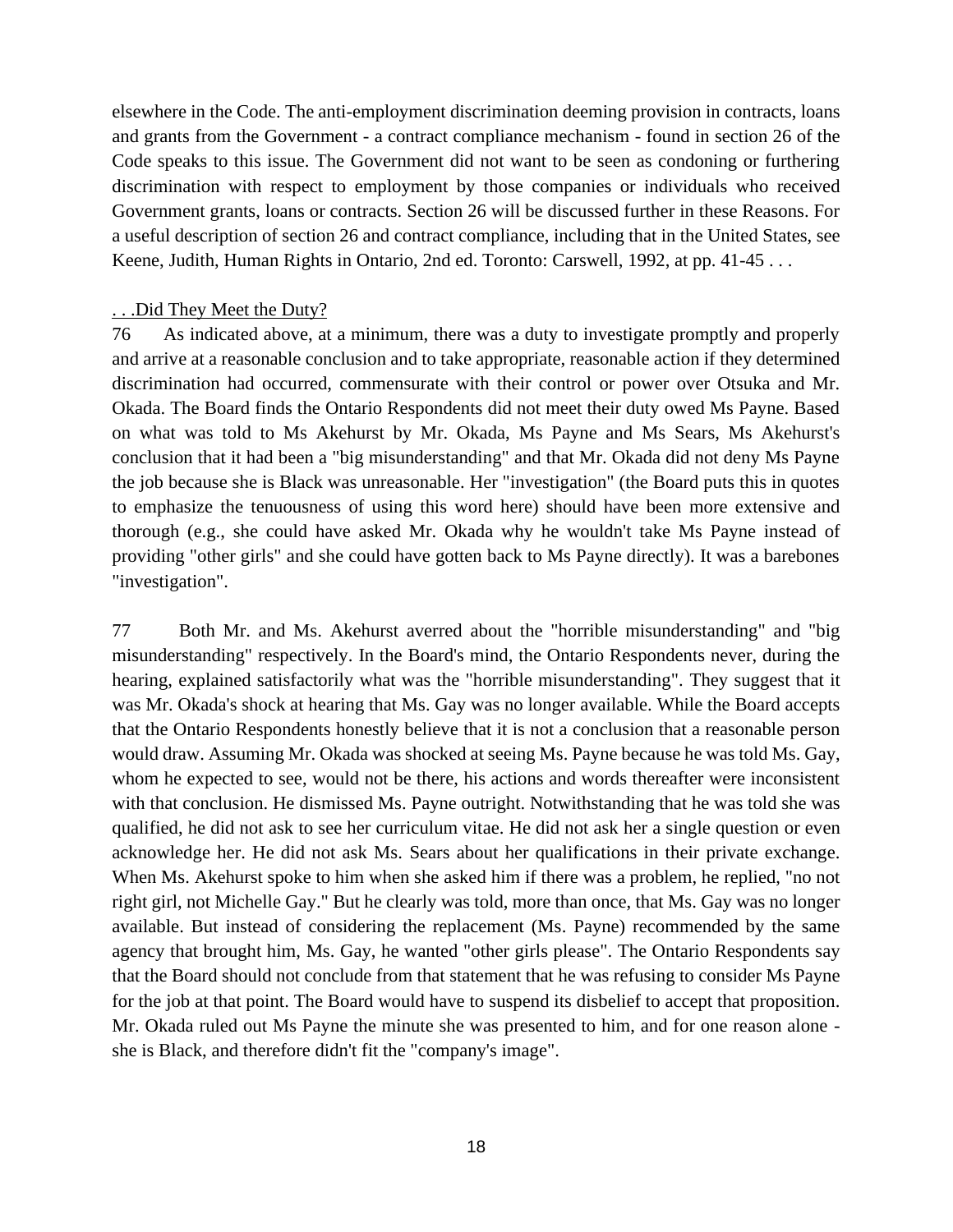78 The Board acknowledges that Ms Akehurst was not present during the initial introduction of Ms Payne to Mr. Okada, the subsequent short conversation between Ms Sears and Mr. Okada, the conversation between Mr. Jones and Ms Sears, and the conversation among Mr. Jones, Ms Sears and Mr. Okada. Nor was Ms Akehurst told of the contents of the conversation among Messrs. Jones and Okada and Ms Sears. Ms Akehurst looked into the matter and executed what she thought was a satisfactory response in the context of a 3,000-plus delegate international convention with over 2,200 exhibitors starting the following day with a myriad of responsibilities for Ms Akehurst as the ICO Human Resources Coordinator. However, she fell below the standard required here and came up with an unreasonable conclusion about what had occurred. Ms Akehurst was involved right from the moment she entered into an executory contract with Mr. Okada. Indeed, had she wrongfully terminated the contract, Otsuka might have sued Conference Aide/Intertask for breach of contract. She cannot "pass the buck" to People Bank. She chose to subcontract the task to People Bank. People Bank was her/Intertask's agent.

79 The Board also wishes to make another comment on the foregoing. Ms Akehurst was the ICO Human Resources Coordinator. Paul Akehurst was the ICO Director of Operations. Indeed Intertask and any related companies like Conference Aide were selected by COS, inter alia, because of their expertise in organizing large, international conferences. Mr. Akehurst testified that they had dealt with such "cultural misunderstandings" many times at previous international conferences they organized. Based on this, Intertask and Ms Akehurst should have treated the matter more seriously and investigated it more thoroughly. If this had occurred, the Board is confident that Ms Akehurst would have come to the conclusion that Mr. Okada refused to hire Ms Payne because she is Black. Undoubtedly, she would then have refused to provide further names to Mr. Okada. On one point alone, if Ms Akehurst had asked Mr. Okada, "Why don't you want to hire Ms Payne?" after dealing with the fact that Ms Gay would not be available, Mr. Okada's answer ("no, not right girl...") would not have stood up to scrutiny. Upon hearing his subsequent request - "other girls please" - the reasonable course would have been for Ms Akehurst to have said, "Okay, why not hire Alicia Payne? She's qualified."

80 The Board further finds that Ms. Akehurst's assistance to Mr. Okada in finding other candidates for the Otsuka booth receptionist position condoned or furthered Mr. Okada's discriminatory act, thus violating Ms. Payne's rights under the Code. Saying that Ms. Thorpe of Manpower thought it could have been a "misunderstanding" does not diminish Ms. Akehurst's responsibility. The Board places little weight on the hearsay statement. Ms. Thorpe was never called as a witness. At times, Ms. Akehurst's conduct bordered on willful blindness: i.e., wanting to believe it was a "big misunderstanding"; under-investigating the allegations; and drawing unreasonable conclusions from what was actually presented. It is true that Ms. Payne was not "the judge, jury, and executioner", as Manpower's counsel put it at the motion to add parties. The Board agrees with Mr. Akehurst that they had an obligation to treat both Ms. Payne and Mr. Okada fairly. However, the Board finds that the Ontario Respondents failed to treat Ms. Payne fairly by not doing a proper investigation, and because of that, drawing the unreasonable conclusion that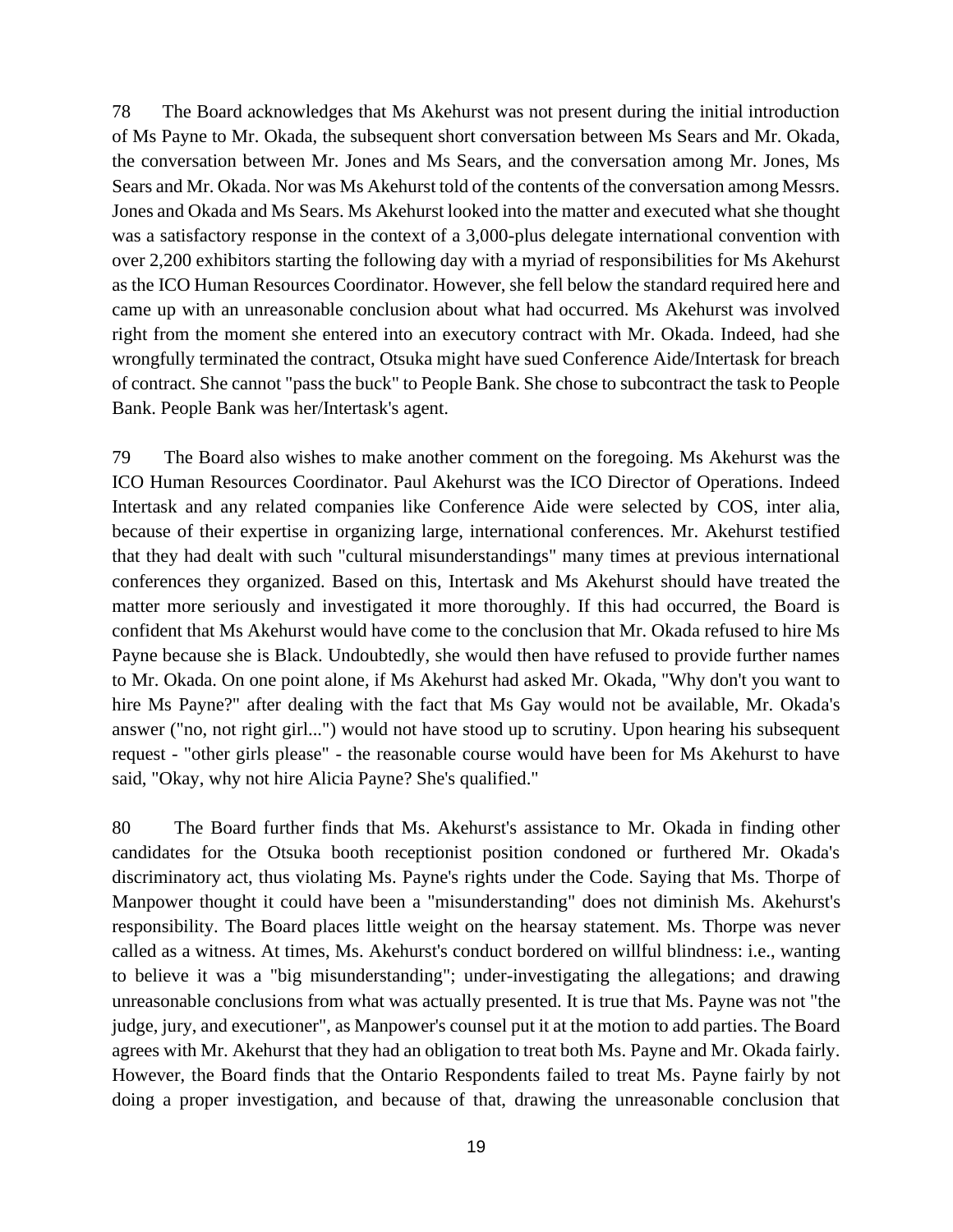discrimination had not occurred. Because of this conclusion, they then condoned and furthered the discrimination by not addressing Mr. Okada's actions and by helping him find another "young and attractive person" to fill the job.

# *Bageya v. Daydem International Ltd.,* **2010 HRTO 1589** (paras 1-4; 151-157)

1 The applicant identifies as a Black man, who is originally from Uganda and in his mid-fifties. He filed an Application under s. 34 of the Human Rights Code, R.S.O. 1990, c. H.19, as amended (the "Code"), in October 2008, which alleged that the respondent harassed and discriminated against him with respect to employment because of his race, color, ancestry, place of origin, ethnic origin, and age.

2 Specifically, the applicant alleged that the respondent passed him over for promotion to management positions. He also alleged that the respondent hired a new manager (who identifies as an Indian woman who is originally from Tanzania), who harassed him and issued him an unwarranted warning letter for insubordination and poor work performance. He further alleged that the respondent's management refused to investigate his complaints of harassment and discrimination, and ultimately terminated his employment, even though he had not done anything to warrant dismissal.

3 The respondent filed a Response on December 3, 2008, which denied the allegations of harassment and discrimination.

4 Specifically, the respondent denied that the applicant's new manager harassed him, or that the applicant complained to its management about harassment and discrimination. The respondent stated that its workforce is multicultural and that the new manager, like the applicant, was originally from East Africa. The respondent stated that the new manager instructed the applicant on how to improve his work performance, including giving him a written warning, and when his performance did not improve, the respondent decided to terminate his employment. The respondent stated that it terminated the applicant's employment solely because of his poor work performance…

... Did the respondent fail to investigate complaints of harassment and discrimination by the applicant?

151 It is well established in the Tribunal's jurisprudence that section 5 of the Code imposes a duty on employers not to condone or further a discriminatory act that has already occurred, and to investigate a complaint of discrimination. See Nelson v. Lakehead University, 2008 HRTO 41 (Ont. Human Rights Trib.) (CanLII) at paras. 90 and 92-93 and Laskowska v. Marineland of Canada Inc., 2005 HRTO 30 (Ont. Human Rights Trib.) (CanLII) at paras. 51-53.